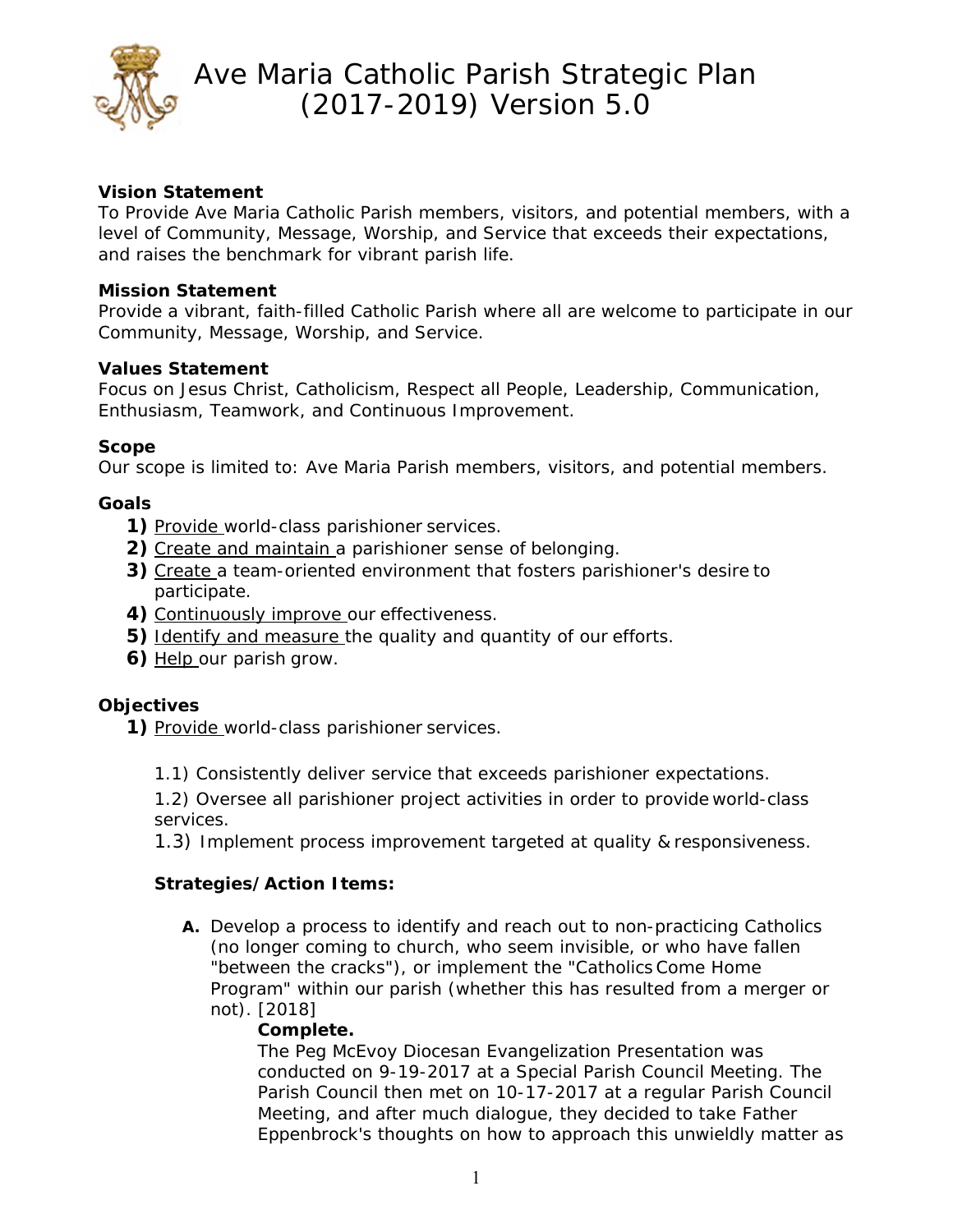

our solution. 1) Do the best we can individually. 2) Pray. 3) Put it into God's hands. In addition, Sister Maria will provide the Parish Council members with the list of inactive Parishioners. If a Parish Council member knows someone on the list… they can try to befriend them, tell them that we miss them, and try to get them to become active, church going Catholics again.

**B.** Develop a program for parishioners who have recently lost a spouse or a loved one. [2017]

## **Complete**.

Grief Recovery Program - Have you lost a loved one and are grieving? Let Ave Maria Parish help you in your time of need. We will present a Grief Recovery Program for one day a week about 1 1/2 hours for 6 weeks. If interested please call Kathleen Marschall at the St. Mary office at 810-622-9904 for more information and scheduling. This program will be repeated annually.

**C.** Develop processes to foster a sense of community and unity among all parishioners. [2017]

## **Complete**.

- a) Giving Tree Program This program, at Christmas time, helps less fortunate families from our area to celebrate Christmas with dinner and lots of beautifully wrapped presents under the Christmas tree. In addition, gift certificates and lots of foods are provided to help them get through the cold weather season.
- b) Volunteer Appreciation Dinners For all those who volunteer at Ave Maria Parish, including but not limited to, extraordinary ministers of Holy Communion, lectors, altar servers, ushers, Women's Society, Men's Groups, Christian Service Committee, Funeral lunch helpers, Choir, Faith Formation and Youth Group helpers. To all who volunteer in any way.
- c) Funeral Lunches At St. Denis contact JoAnn Martenka. At St. Mary contact Flo Husson.
- d) Dinner & Movie Monday nights at St. Mary.
- e) Christmas Boutique Christmas time at St. Denis.
- f) Christmas Boutique Christmas time at St. Mary.
- g) Project Blessing Lexington, Mi.
- h) Project Blessing Carsonville, Mi.
- i) Books for Veterans
- j) Baby Pantry
- k) Coats for Kids
- l) St. Patrick's Day Dinner
- m) Right to Life Dinner
- n) Book Sale
- o) Bach Concert Series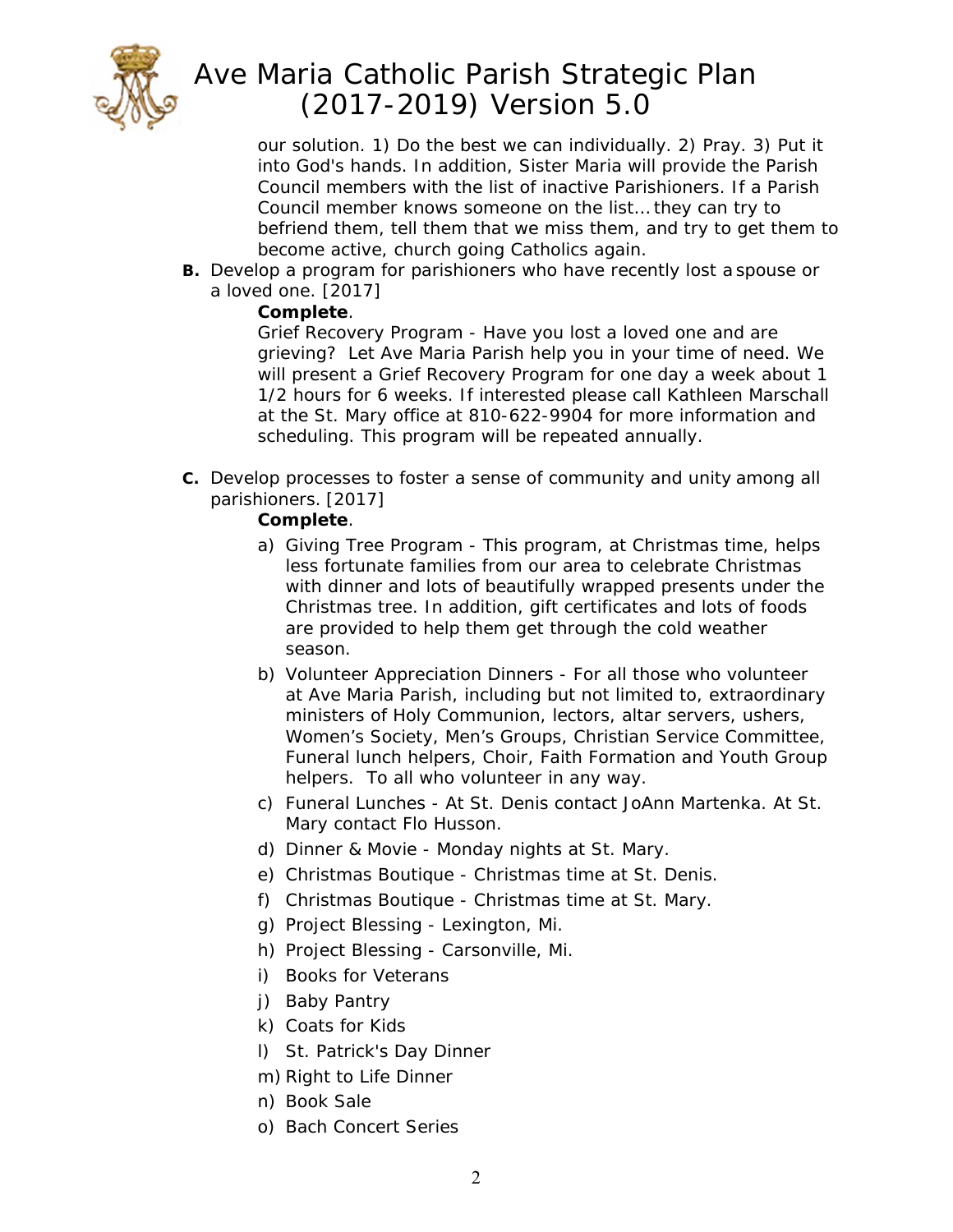

- p) White Elephant Sale
- q) Baby Bottle Drive
- r) Easter Baskets
- s) Thanksgiving Dinners
- t) Bingos
- u) National Day Of Prayer (alternating between St. Mary & The Methodist Church in Port Sanilac)
- v) Communal Anointing Of The Sick November
- **D.** Develop a clear "open door" policy where people can always reach us and set up a time to talk. [2017]

### **Complete**.

The following verbiage has been placed within our weekly bulletin, and will be repeated weekly: "Any parishioner may come to share, express or question anything regarding Ave Maria Parish at a regularly scheduled Ave Maria Pastoral Parish Council Meeting. We are always available to assist you. Please call the Parish Council Chairperson: 810-622-8803."

**E.** Implement occasional "community forums" in which people are invited to come, share, express, and question. [2017]

### **Complete**.

This item has also been satisfied by the "open door" policy above.

- **2)** *Create and maintain* a parishioner sense of belonging.
	- 2.1) Escalate assessment findings (from 5.3) and everyday issues to leadership.
	- 2.2) Actively work as a team to effectively leverage resources.
	- 2.3) Communicate openly with all stakeholders.
	- 2.4) Disseminate pertinent parishioner information.

## **Strategies/Action Items:**

- **A.** Create events to which we might invite lots of people. [2017] **Complete**.
	- a) Super Bowl Breakfast Super Bowl Breakfast held after the 8:30 Mass at St. Mary's Center in Port Sanilac. This event is hosted by the Ave Maria Youth Group. The Menu for the "Super Breakfast" is Pancakes, Sausage, Eggs, Bacon, Potatoes, Orange Juice, & Coffee. There is also be a Bake Sale. Come & Support our Youth Group.
	- b) The Men's Group Coffee & Donuts following the Sunday 8:30 AM Mass at St. Mary Center the second Sunday of the month.
	- c) The Women's Society The second Tuesday of each month for breakfast or lunch.
	- d) Mardi Gras Dinner Held at the parish center. Tickets will be sold at St. Denis & St. Mary Offices - \$10.00 per person, dinner being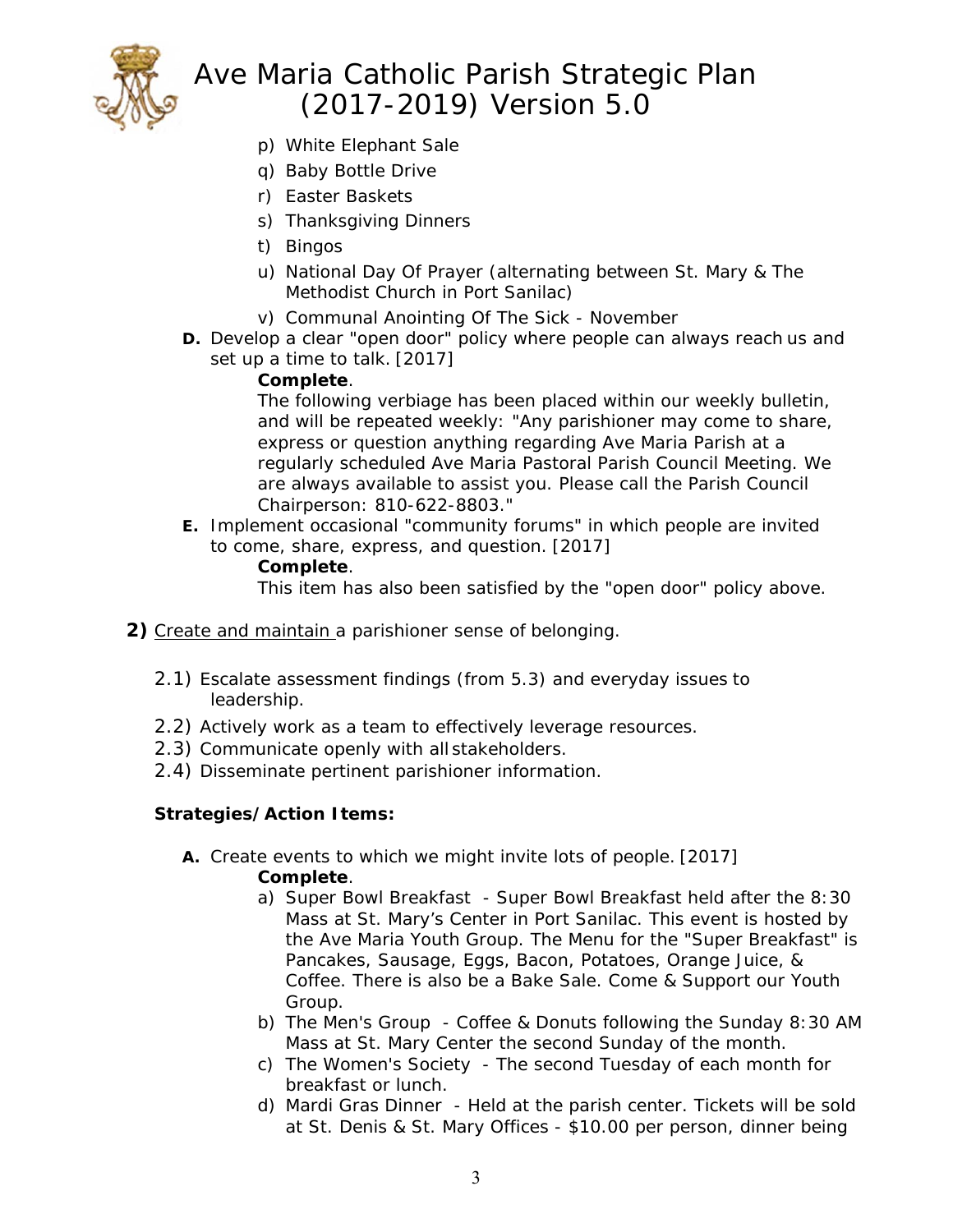

served at 5:45 PM. No tickets will be sold after the close of offices on Feb. 22. All proceeds will go to the Cros-Lex Project Blessing.

- e) Life Chain
- f) K of C Fish Fry
- g) Red Cross Blood Drive
- h) Prayer & Meditation Garden Club
- i) Italian Dinner
- j) Polish Dinner
- **B.** Communicate regularly with all who participate in the parish in an ongoing way. [2017]

## **Complete**.

- a) Ave Maria Parish Weekly Bulletin
- b) Ave Maria Parish Website www.avemariaparishmi.org
- c) Ave Maria Parish MyParish App
- d) Text messaging under consideration
- **3)** *Create* a team-oriented environment that fosters parishioner's desire to participate.
	- 3.1) Create a parish environment that fosters positive morale and interaction.
	- 3.2) Build needed competencies that foster parishioner growth.
	- 3.3) Define and instill roles, responsibilities, and expectations.
	- 3.4) Provide parish planning, leadership development mentoring, and training.
	- 3.5) Provide current tools and technology to enable parishioners to grow and excel.
	- 3.6) Implement measures to reward results and performance.

## **Strategies/Action Items:**

**A.** Clearly identify a point person at the parish who is making sure outreach is being carried out by establishing a communications initiative for various ministry and outreach services currently available, and by reaching out to those in need. [2018]

**In Process** - A joint effort by the Parish Office Manager & the Communication Manager.

- **4)** *Continuously improve* our effectiveness.
	- 4.1) Identify and disseminate leading practices.
	- 4.2) Implement cross-training to facilitate personnel backup.
	- 4.3) Implement a parish that is "process driven".
	- 4.4) Identify and implement cost savings.
	- 4.5) Utilize change management methodologies.
	- 4.6) Provide appropriate training.

## **Strategies/Action Items:**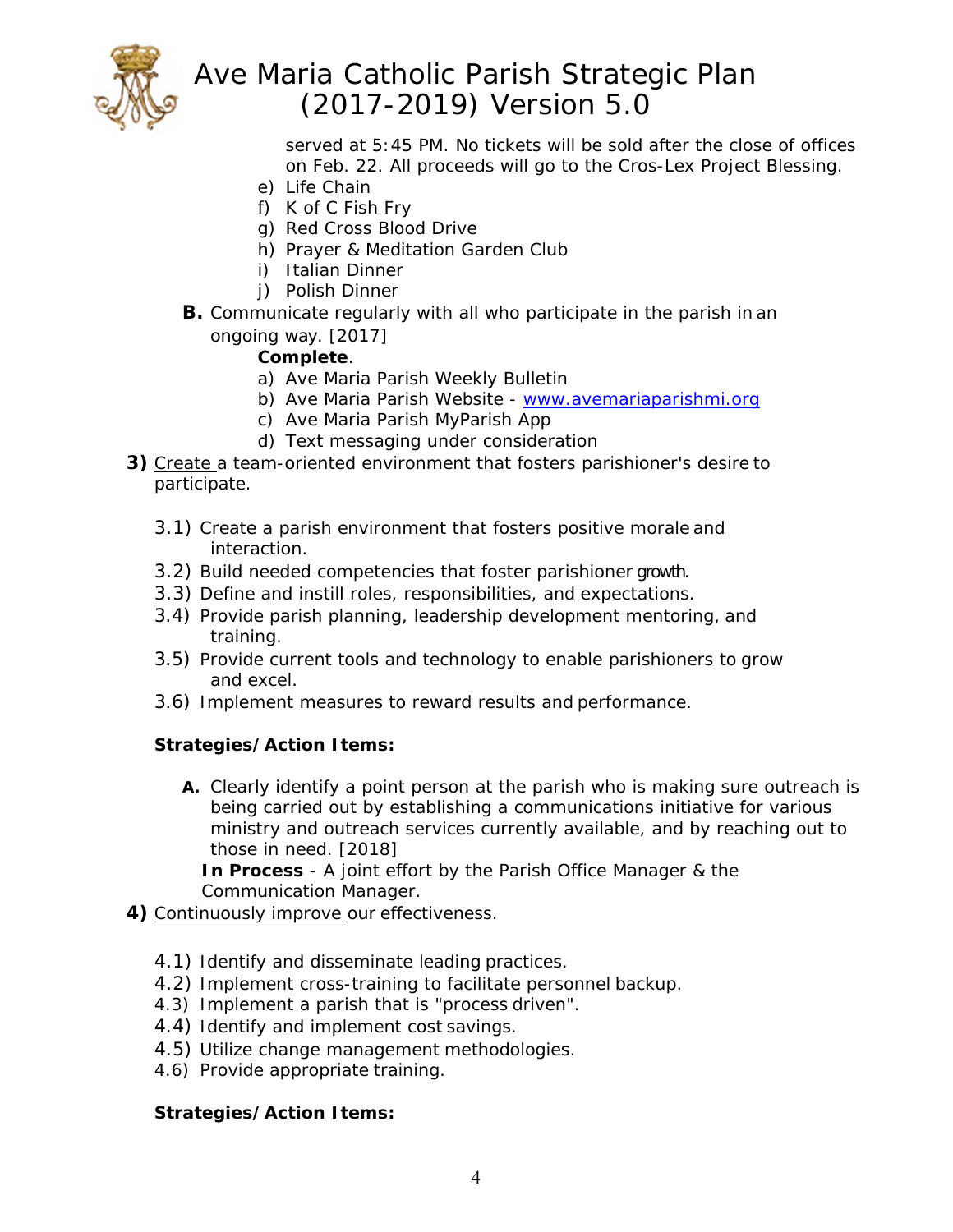

**A.** Solicit parishioners to volunteer for liturgies – and develop schedules as ministers, plus related training programs. [2017]

## **Complete**.

Lay Ministry Formation Process - The following has been placed within our church bulletin: Are you searching for something? Do you feel that you are volunteering for your parish, but not really ministering? The Lay Ministry Formation Process may be for you. The Lay Ministry Formation Program helps to give those that minister a foundation from which to minister from and a community to ministry with. From Feb. 1 until May 15, the diocesan Office of Lay Ministry will be accepting applications for those who wish to begin the program in September of 2017. It is a four-year formation experience designed for lay people who wish to expand their knowledge of Scripture and Catholic theology, deepen their relationship with God, and fulfill their baptismal call be serving others. Those interested may contact Kellie Deming, Coordinator of Lay Ministry at kdeming@dioceseofsaginaw.org, or call 989–797-6609.

**B.** Create and publicize a list of existing prayer groups, to participate in, and determine if there is a need for more. [2017]

## **Complete**.

- a) Prayer Chain This is now in effect. Please call Donna LaRose 810-622-8533 with your private prayer requests and she will begin the prayers. You can call the office if you would like it published in the bulletin. Names will remain on the list for one month, unless another end time is requested.
- b) Lenten Soup & Stations of the Cross
- c) Faith Formation
- d) Bible Study
- e) Scripture Meditation
- f) Vacation Bible School
- g) Vocation Camp
- h) Novenas
- i) Adoration
- j) Retreats
- k) Blessing of the Throats
- l) World Day of Prayer
- m) Youth Symposium
- n) Chime Choir
- o) Church Choir
- **C.** Expand support for the altar server ministry, including exploring options for recruitment (e.g. both youth and adults). [2018]  **Complete**.
- **D.** Recognize and document what gifts lay people truly possess. [2019] **In Process** - Determine subtle way to accomplish this. Possibly at next Parishioner directory photo shoot, develop a questionnaire that requests email address, mobile phone number, and skills.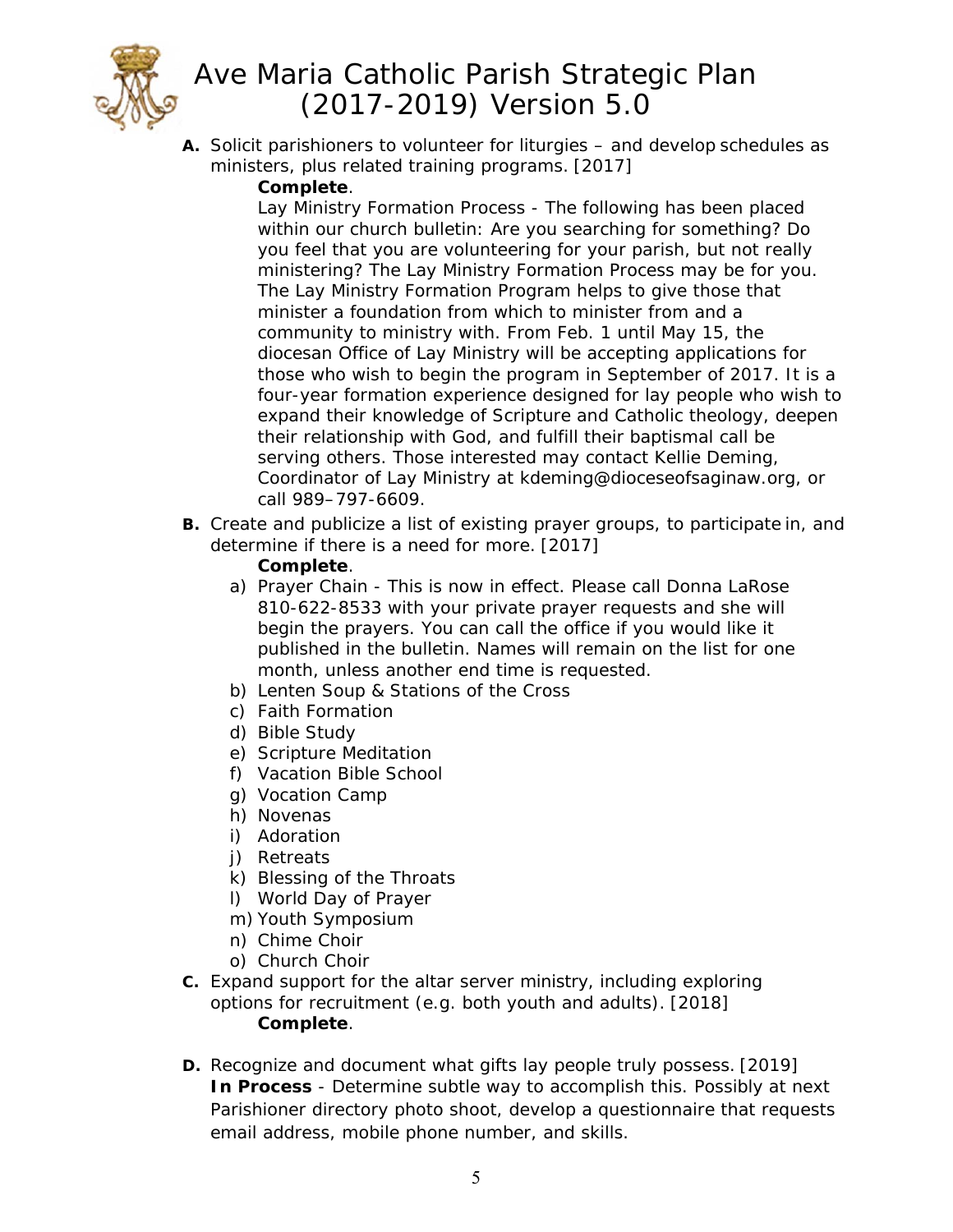

- **5)** *Identify and measure* the quality and quantity of our efforts.
	- 5.1) Develop and maintain measurement processes.
	- 5.2) Utilize consistent measurement techniques.
	- 5.3) Conduct/facilitate quality assurance parish assessments.

### **Strategies/Action Items:**

- **A.** Complete an annual update of our parish plan. [2017] **Complete.** 
	- Since this is a "living document", an update is an ongoing process.
- **6)** *Help* our parish grow.
	- 6.1) Enable our parish base to increase through existing parishioner reference, everyday parishioner example, and by exceeding the expectations of all potential parishioners.
	- 6.2) Solidify new parishioners with care.

## **Strategies/Action Items:**

**A.** Establish a Communications Committee to work on improving communications across the parish (e.g. newsletter, bulletins, ministry pamphlet, outreach service contacts, parish website, email messages, My Parish App, text messages). [2017] **Complete.**